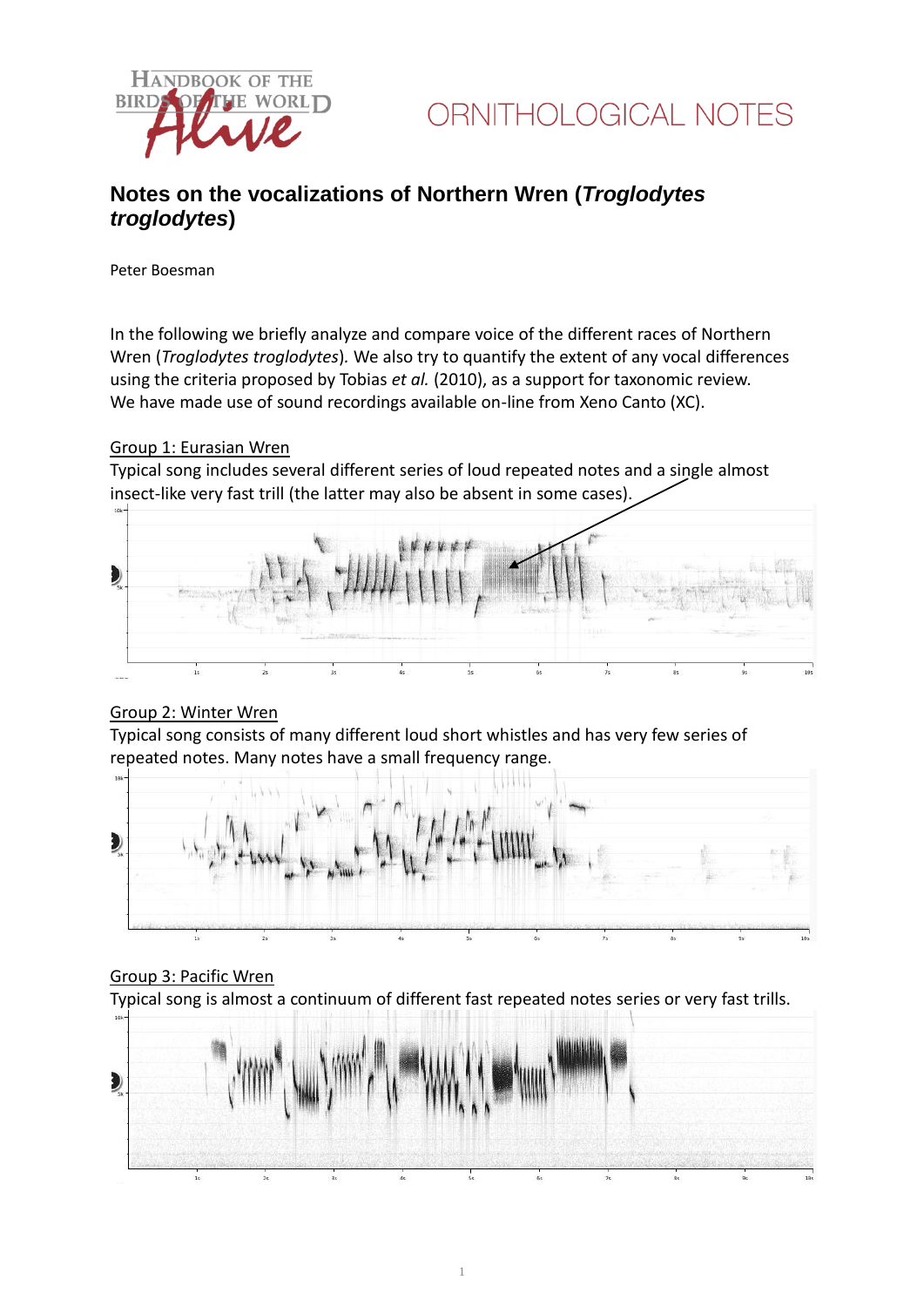

# ORNITHOLOGICAL NOTES

Vocal differences between Pacific and Winter Wren have been discussed in literature (Toews *et al.* 2008), but this study did not include comparison with the Old World races (Eurasian Wren). Similarly, call notes of the two New World groups have been discussed, see e.g. http://earbirding.com/blog/archives/774.

While there is some variability among the many Old World taxa, the vocal differences in song mentioned above are fairly constant. Differences could be quantified based on e.g. # of repeat series in a song phrase, average pace of repeats, % of song phrase which consists of repeats, average frequency range of notes etc.

For call notes a similar exercise could be done, as at least for the two New World groups, differences have been clearly demonstrated ('tsip' for Pacific Wren *vs* lower-pitched 'chup' for Winter Wren, and both clearly different from typical 'trr' call notes of Eurasian Wren in W Europe).

Song of Winter Wren differs from the two other groups in having the lowest number of repeat series (score 3), lowest average frequency range of individual notes (score 2), and at least different pitch and length of call note *vs* Pacific Wren (score 2-3).

Pacific Wren differs from Eurasian Wren in having a higher number of repeat series per song phrase (score 2-3) and a higher average pace of repeats (score 2-3).

The three groups thus differ vocally in many ways, with measurable sound parameters leading to total vocal scores of about 5 in pair-wise comparisons.

Within the Eurasian Wren group, some subgroups may also have specific vocal features, but at first sight differences are a level less important than between the above three groups. Further study is however recommended.

This note was finalized on 14th April 2016, using sound recordings available on-line at that moment. We would like to thank in particular the many sound recordists who placed their recordings for this species on XC.

#### **References**

Tobias, J.A., Seddon, N., Spottiswoode, C.N., Pilgrim, J.D., Fishpool, L.D.C. & Collar, N.J. (2010). Quantitative criteria for species delimitation. *Ibis* 152(4): 724–746.

Toews, D.P.L. & Irwin, D.E. (2008). Cryptic speciation in a Holarctic passerine revealed by genetic and bioacoustic analyses. *Mol. Ecol.* 17: 2691–2705.